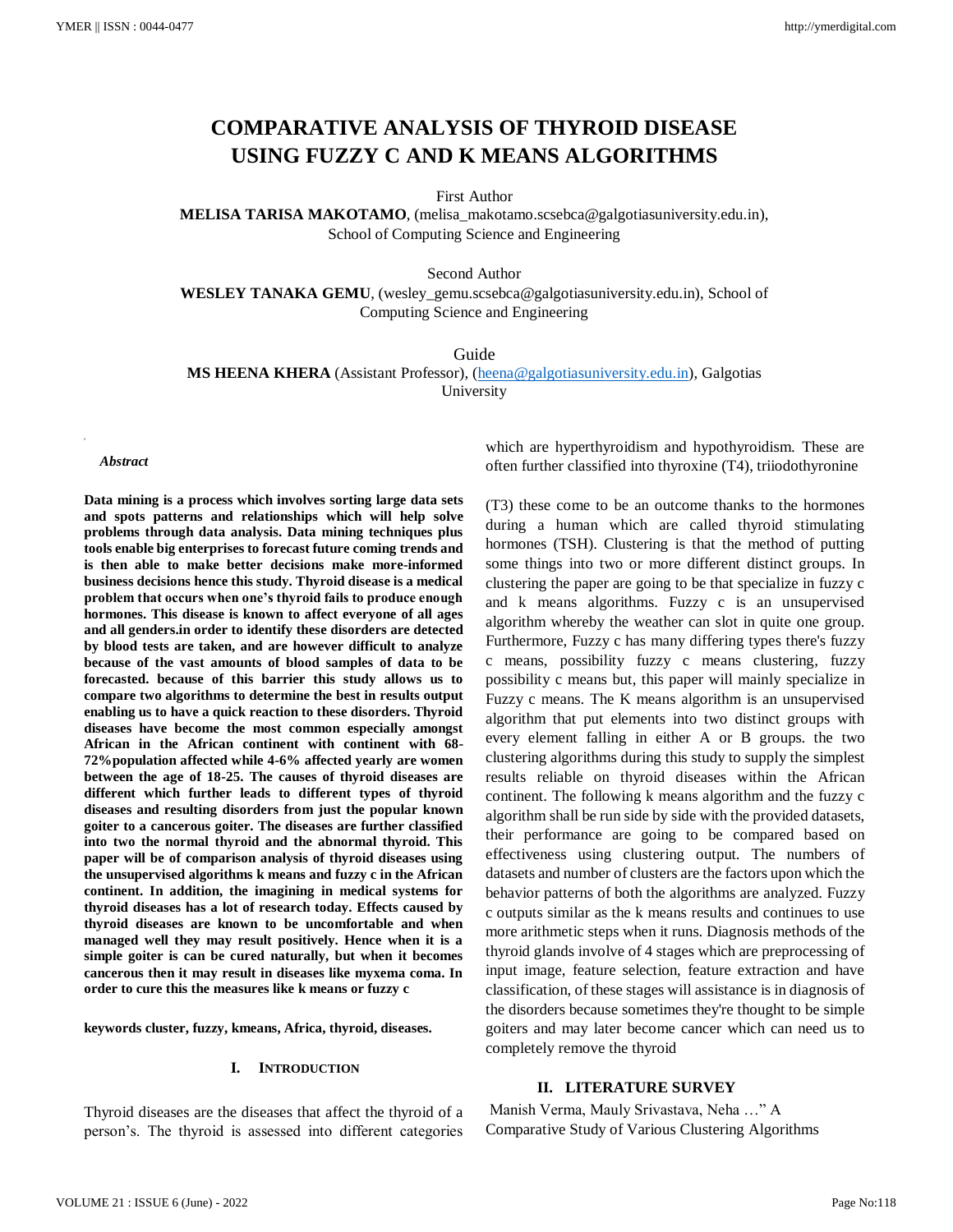in Data Mining"

The author did a research on several algorithms in data Ming and he concluded that the Kmeans algorihm is actually faster than many other algorithms and has been found to produce reliable and better output from the vast datasets

K. Aswathi and A. Antony, "An Intelligent System for Thyroid Disease Classification and Diagnosis," 2018 The author proposed the use of a support vector machine which can then be used to classify the thyroid dieses

Nora El-Rashidy, Tamer Abuhmed, Louai Alarabi, Hazem M. El-Bakry, Samir Abdelrazek, Farman Ali, Shaker El-Sappagh, "Sepsis prediction in intensive care unit based on genetic feature optimization and stacked deep ensemble learning", Neural Computing and Applications,

The author writes about a model of using non sorting genetic algorithm here he managed to find out how thyroid diseases can be found at a more faster rate by implementing row reduction and selected attributes' being selected with atleat 3 data mining techiques

Veenita,Kunwar Sai and Sabitha. "A comparative study on thyroid disease detection using K-nearest neighbor and Naïve The author suggested using many techiques the support vector machine and naïve baise are used and the result of the experiment showed that the k nearest is the best compared to than the naïve

Kirubha.M, Prinitha.R, P.Preethika, A.Samyuktha, "Analysis of Thyroid Disease Using K Means and Fuzzy C Means Algorithm," 2019

These authors proposed a system having the following input image , preprocessing, selection, feature selection and feature extraction they used fuzzy algorithm and it provided the best result for overlapped data

#### **III. THYROID DISEASES**

Thyroid diseases are diseases that affect the thyroid gland of a person. The main cause of this problem is not really known by any person though some may say that it is due to iron and iodine. Thyroid diseases are classified into three main parts that is hyperthyroidism, hypothyroidism and normal. The normal thyroid can be easily worked on naturally. Hyperthyroidism is the overproduction of TSH. In this case the T3 and T4 they both increase. Under normal circumstances the normal thyroid T4 would range from 5.0 to 12.0ng/dL in adults and T3 will be from 80-220ng/dL . then Hyperthyroidism may also lead to diseases like the grave diseases which are n immune disorder caused by overproduction of TSH. Thehypothyroidism is

underproduction of TSH. This results after the T3 and T4 fall under the normal level. If this is not attended to it may result into myxema coma this is a disease that is a loss of brain function as a result of hypothyroidism. The other diseases that may be caused named infertility, birth defects, heart problems just to name a few. The methods of diagnosing may include image segmentation, algorithms and many others. In this paper we will compare the two algorithms to fuzzy c and k means algorithm to cure and diagnose the problem of thyroid diseases in Africa.

### **IV. A.AFRICA**

The African continent has been on the verge with the thyroid diseases as the Africans people are in the third world countries. The 6-8% of the women on the age of 18-25years are affected yearly with the 60% of the ones above 30years suffering from the thyroid diseases. The main problems that continent are many some are, technological illiteracy and lack of finance which leads the people which leads to lack of machinery and skilled personnel which in this paper will look at the fuzzy c and k means to see which one will be better considering the problems in Africa

#### **V. C.CLUSTERING**

Clustering is a method of classifying things into classes or significant groups. This is normally unsupervised aspect. In this paper we are going to be focusing on two algorithms namely k means and fuzzy cwhich will help us put the thyroid diseases into two different categories. There a number of algorithm which can be taken for comparison and analysis of disease The main and same thing between these things is that the algorithm first finds the centroid or in other words a center position and this position before any grouping take place. With the help of this paper we will see how the centroid and grouping is done in k means and fuzzy c clustering algorithm.

#### VI. D. **IMAGE PROCESSING**

The image processing in medical image segmentation is a very important phase before the application of any algorithm. The image processing consists of levels first the taking of image, preprocessing phase, selection of features phase and then extraction of the features.

In image taking the image is taken by the image using a microscope, microscope or radiology scan. After the taking of the picture the image is resized and reduced without the reduction of the quality and converted to grayscale in other words converted into black and white. At the stage the RAO and the LAO as well as anterior are performed. The RAO and LAO pictures are just taken to consideration to see the picture at different angles before analysis.

DWT is then performed in the selection of feature stage. The data in this stage is broken down into smaller bandwidths or finer frequency. The GLCM is then used for the next stage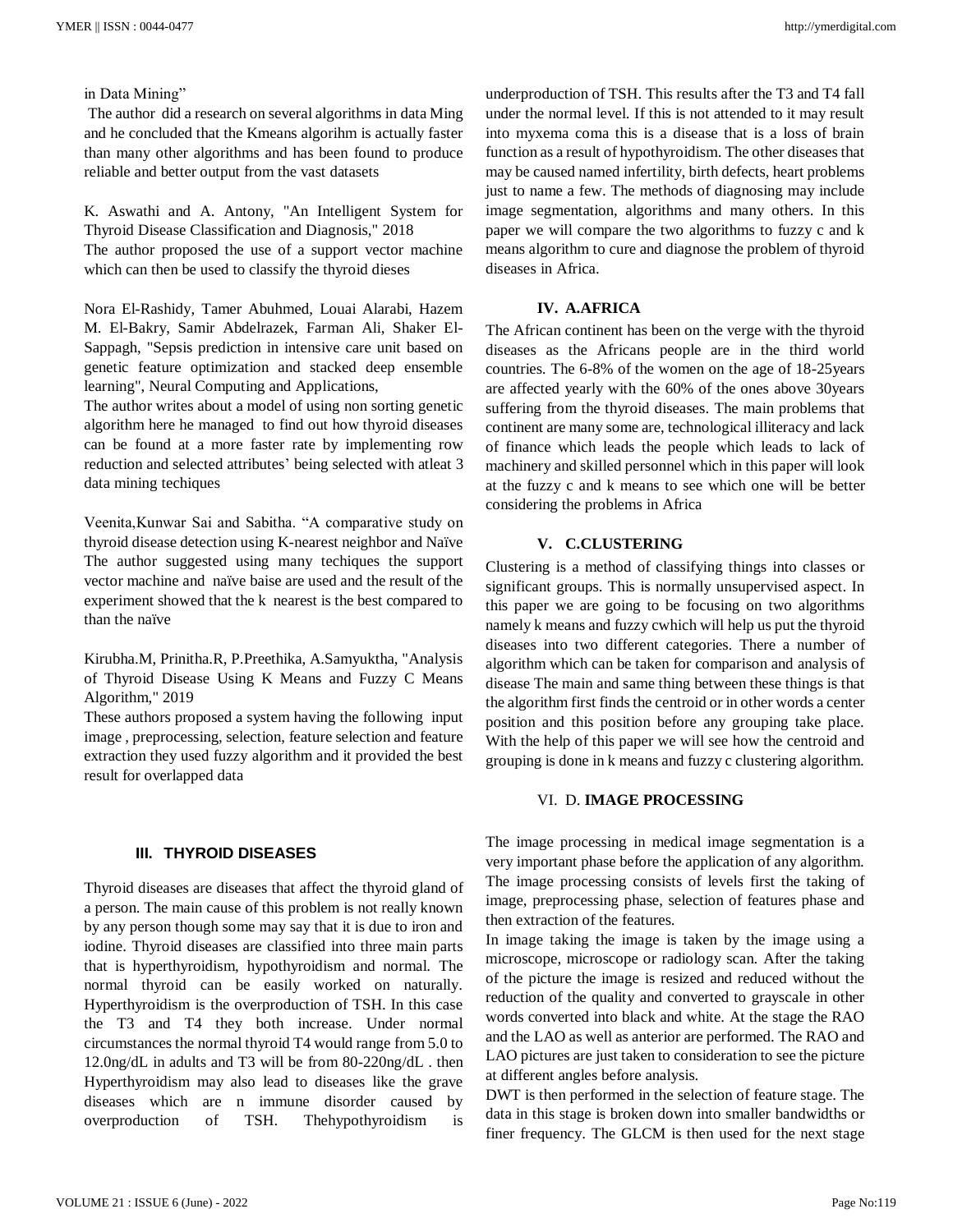which is the extraction of features. Here the pixels of the image are calculated their tone or intensity on the gray scaled picture.

#### **VII.FUZZY C**

The fuzzy c is an unsupervised algorithm that works on grouping elements into different groups with some elements falling in either of the groups. Fuzzy c means is an unsupervised learning algorithms which helps in solving the well-known clustering problem. This method may be very useful if the data set proves to have so many behaviors. Such kind of a method is ideal within cluster analysis where information is in three groups or more in data mining. Fuzzy c-means outputs atleast three clusters in grouping just a single dataset. It works in this way it assigs membership to every data point one by one relating to each and every cluster center based on the space between each and every cluster dataset including data points. Fuzzy c function below:

Fuzzy algorithm formula :

$$
J_{m=}\sum_{i=0}^{N}\sum_{j=0}^{C}u_{ji}^{m}\left||x_{i-c_j}|\right|^{2}
$$

Where,

n- original number greater than 1,

M -number of data,

C –cluster number,

Uij - membership level xi within the cluster j and i

xi – the ninth item in the data measured dimensionaly-d, cj -dimension center of the cluster set



The fig above shows the flow of fuzzy c algorithm

Fuzzy clustering algorithm

Step a: Randomly choose a center of a cluster

$$
\mu_{ij}=1/\sum_{k=1}^{c}(d_{ij}/d_{ik})^{(\frac{2}{m}-1)}
$$

Step c: work out the centers of the fuzzy 'vj

'Step d: go back the steps b and c until the smallest or 'J' result is obtained

Step b: Membership of the fuzzy is calculated 'µij' with the

at,

k is the loop step.

help of the Formula:

 $β$  is taken as the completion criteria amongst points [0, 1].

 $U = (\mu i j) n^* c$  is the fuzzy membership matrix. J is the objective function



Figure above shows clustering of fuzzy algo

## **VIII. K MEANS**

It is clustering algorithm that is not monitored. It is often used to categories the images and to solve clustering problems. This algorithm groups datasets which are not labelled into variety of different. The algorithm divides a data set into clusters or groups. At first k is taken at a point where its the clusters is equivalent to k and they are fixed throughout the problem. Where center k is defined means that a center is paired with a single cluster. Here the centers is supposed to be at a correct position else the results and positioning will be wrong or different. In order to avoid this crisis clusters should be far away from each other. Afterward we take dataset and match every point with a nearest center. First loop is considered complete where there is no pending point. After, then we to recalculate the new centers of k for the new clusters we got in the step before. A new iteration will have been resulted. Due to the outcome or answers of this iteration we will understand that the new centeroids of k will change the position in each and every loop of the iteration. The loop will keep on continuing s until no more changes are done. function is defined as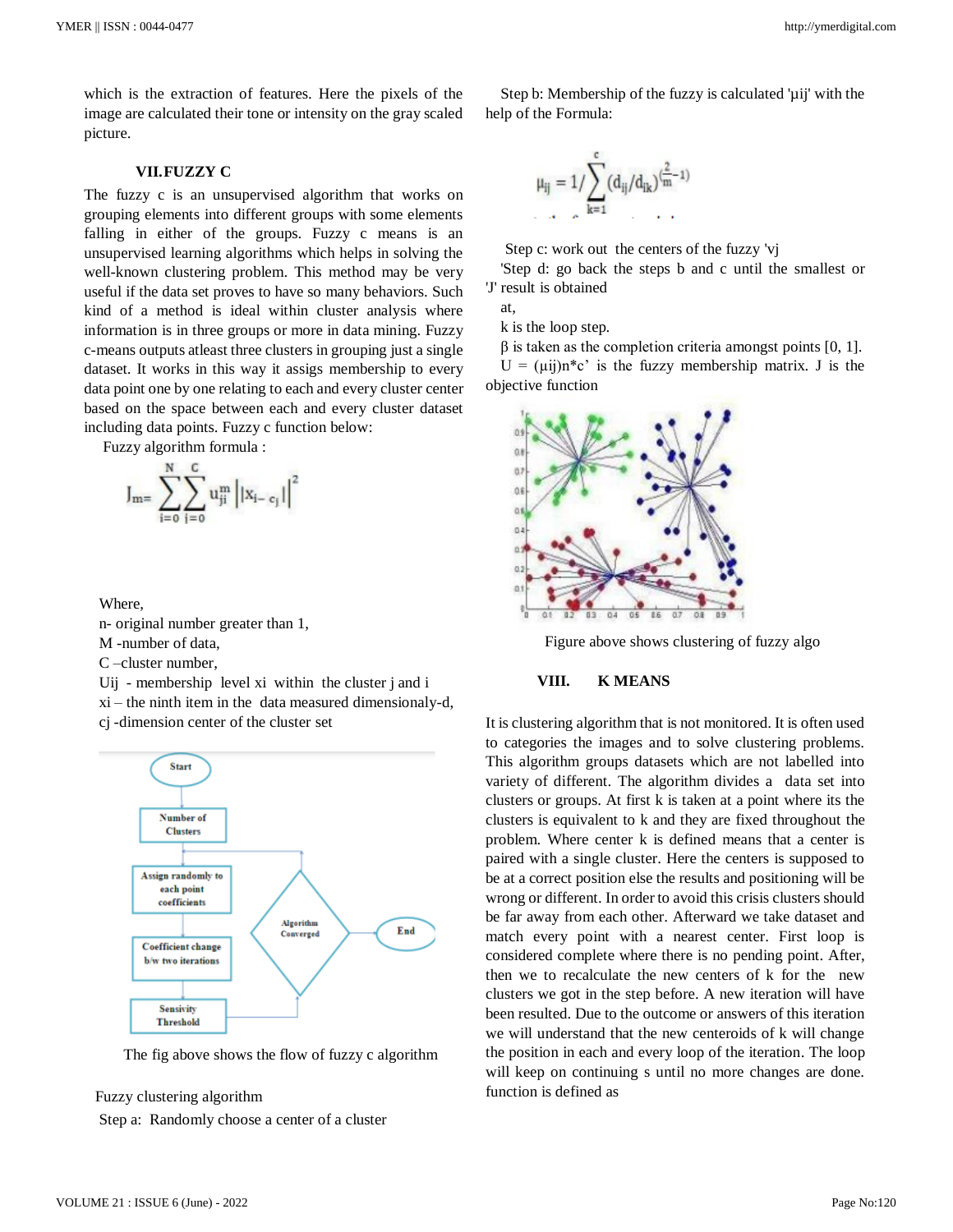$$
J = \sum_{j=1}^k \sum_{i=1}^n \left| |x_i^{(j)} c_j| \right|^2
$$

## where,

 $\|x\|$  - vj $\|$  represents gap between xi and vj.

ci refer to the data points amount happening in the group ith cluster.

c represents the total of centeroids in a cluster.



The fig above shows flow of k means algorithm K means or hard c algorithm

 $W = \{w1, w2, w3, \ldots, xn\}$  represents the group of data points

 $T=$  {t1,t2,......,tc} represents the centroids in a set manner.

Step a : Randomly pick centeroids of the cluster c.

Step b: Gap between every cluster and datapoint is calculated.

Step c: Give data point to a center whose distance is smaller than any other cluster center .

Step d: now calculate again the new center of a cluster

$$
V_i = (1/c_i)\sum_{j=1}^{c_i}X_i
$$

using:

ci is representing the total of data sets.

Step e: calculate distances between every point of data and the newly found location of clusters.

Step f: If all the data points do not change then end,

otherwise go back to step c

ci- is considered the total of data points occurring in ninth cluster.

c -is the total of centers within a cluster.



fig shows above shows means clustering



K means algorithm output before and after

## .A.**DISCUSSION AND COMPARISON**

Comparison between the two algorithms fuzzy c means and K Means algorithm

The advantages shown by K-Means clustering

method are as follows simplicity, efficiency or effectiveness, and self-organization. And It is also used as initial process in many other algorithms. The disadvantages are: it is a linearly separating algorithm and hence time consuming. How the algorithm performs is based the centroids placing in the beginning. However, due to many reasons like storage for example the algorithm does not the most conducive solution.

The advantages of the fuzzy clustering algorithm;

clustering methods gives best result for overlapped data set and comparatively better than the K-Means algorithm. Unlike the K-Means where the data point must definitely exclusively belong to one cluster center here the data point is assigned. Membership to each and every cluster center as a result of which data point may be belonging to many cluster center.

## **IX. CONCLUSION**

In the medical department thyroid diseases has been recorded as part of the biggest diseases in the sector and based of this factor, we take the a very serious approach in grouping of thyroid diseases. Our research paper, shows that thyroid disease medical diagnosis results data sets is grouped using the fuzzy c clustering algorithm, and the clustering algorithms are known to have been made in MATLABand their role being for analysis and comparing of the thyroid disease. Based on the research the algorithm which has proven to be a better solution in the analysis of thyroid disease is the k means